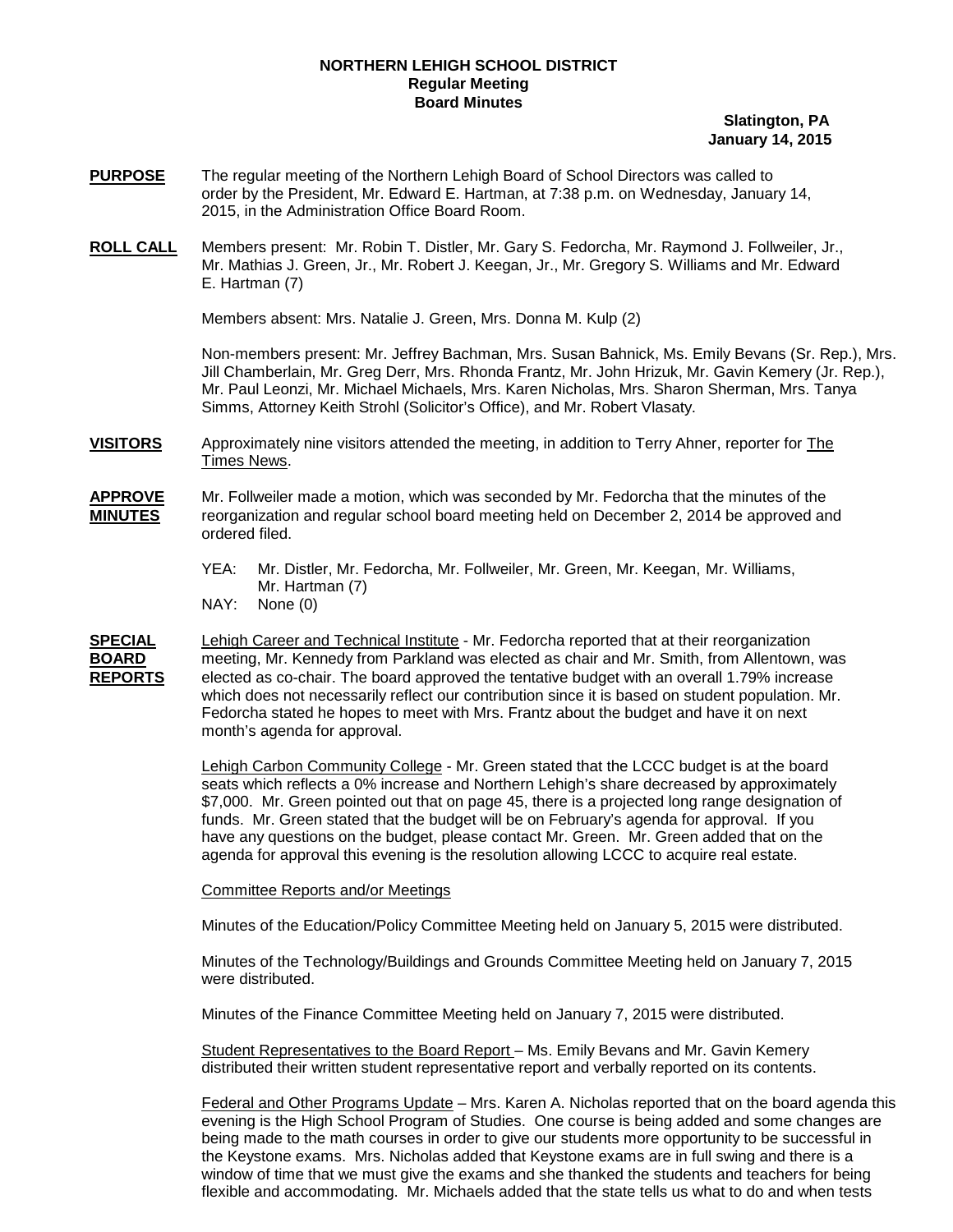# **(cont.)**

**SPECIAL** are to be administered. Mr. Michaels stated that the safety of our students is paramount and our **BOARD** teachers need to be flexible because we only have a small window of time to administer the tests **REPORTS** even though living in Northeastern PA, the weather does not cooperate.

> Business Manager's Report – Mrs. Frantz reported that at the board seats is the LCCC budget, which reflects a reduction of \$7,200 over last year, the CLIU #21 budget, which is an increase of \$332 over last year, and the single audit report, in which there were no significant findings. All three items will be on next month's agenda for approval.

> Mrs. Frantz reported that in regard to the post issuance compliance procedures, our areas of concern have been corrected and the reports were filed prior to the due date.

Mrs. Frantz added that on the agenda for approval this evening is the Act 1 tax resolution which states that we will not raise taxes over the index.

### Superintendent's Report

Mr. Michaels asked Mrs. Bahnick to introduce her intern, Miss Maggie Lynch. Mr. Michaels added that U.S. Representative Charlie Dent will be visiting Northern Lehigh in February about our food service program.

Mr. Michaels stated that due to the regional flu and cold epidemic, we are encouraging students, teachers and staff to stay home if they are not feeling well. The custodians are disinfecting every desk every night, our buses are being sprayed and washed between runs and the nurses are encouraging good hand washing techniques.

Mr. Michaels announced that on the agenda this evening under Financial, H, is the Act 1 tax resolution. Due to the cancellation of the board meeting Monday night, the resolution will be corrected to read this  $14<sup>th</sup>$  day of January.

Mr. Michaels announced that at 2:30 p.m. this afternoon, PP&L called to say they would be shutting the power off on Monday. The students are not in school, but it is a teacher in-service day. Mr. Derr reported that we only received a phone call, nothing in the mail. Mr. Derr asked PP&L if this could be done on a Saturday or Sunday. They replied that the district would be responsible to pay time-and-a half wages for them to work on the weekend. Mr. Derr asked if it could be done in the summer, but they replied not all transformers can be serviced in the summer and we just happen to be on the schedule at this time.

Mr. Michaels announced that January is School Board Recognition Month. Mr. Michaels thanked the board members for their service. Mr. Michaels stated that he is proud to work with the board since they care about the students, Northern Lehigh, and their legacy as board members in making this a great place for education to take place and allowing us to move forward. Northern Lehigh is the hidden gem of the region.

Ethics forms have been distributed and Board members should return them to Mrs. Sherman.

Mr. Hartman reported that an executive session was held prior to tonight's meeting to discuss personnel issues.

**PERSONNEL** Mr. Fedorcha made a motion, which was seconded by Mr. Keegan, that the Board of Education approves the following personnel items:

Appointment Angela Henninger<br>Non-Instruct- Assignment: Non-Instruct- Assignment: Slatington Elementary School Cook's Helper replacing Connie<br>Andrews who retired Andrews who retired. Salary: \$9.00 Per Hour/3.0 Hours Per Day/5 Days Per Week up to 180 student days per year plus additional cleaning days as needed (2013-2017 Educational Support Personnel CBA) Effective: January 13, 2015 \*60 day probationary period ending March 13, 2015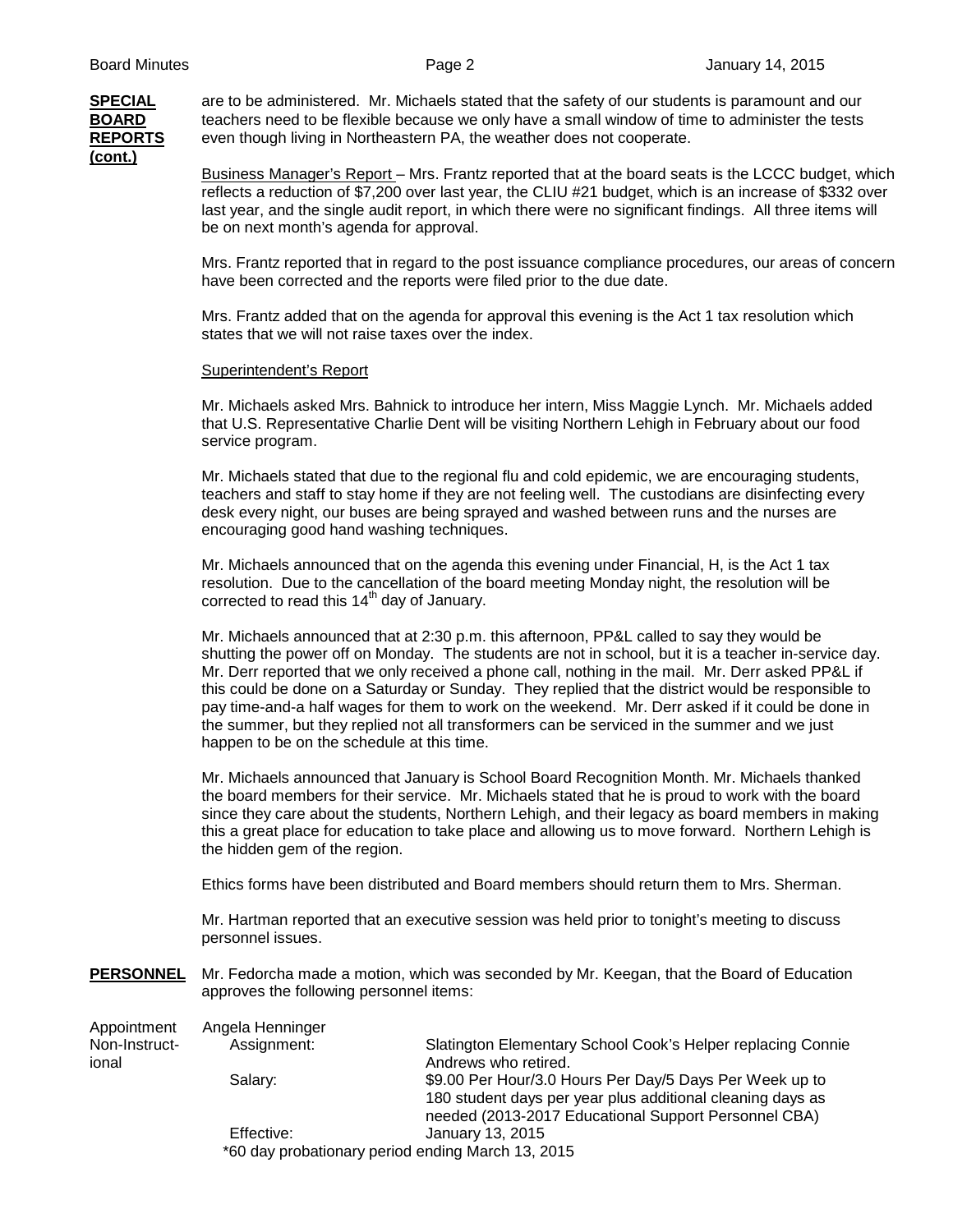| <b>PERSONNEL</b><br>(cont.)<br>Co-Curricular<br>Appointments<br>2014-2015 |                                                                                                                                                                                                                                                                                                                                                                                                                                                                                                    | Jonathan DeFrain                         | <b>Assistant Softball Coach</b>                                                                                                                                                                                           | \$3,020.00 |  |
|---------------------------------------------------------------------------|----------------------------------------------------------------------------------------------------------------------------------------------------------------------------------------------------------------------------------------------------------------------------------------------------------------------------------------------------------------------------------------------------------------------------------------------------------------------------------------------------|------------------------------------------|---------------------------------------------------------------------------------------------------------------------------------------------------------------------------------------------------------------------------|------------|--|
| Co-Curricular<br>Volunteers<br>2014-2015                                  | <b>Musical Vocal Coach</b><br>Christopher Hamm*<br>Tyler Svetik*<br>Assistant Boys' Basketball Coach<br>* Pending Verification of Missing Personnel File Items                                                                                                                                                                                                                                                                                                                                     |                                          |                                                                                                                                                                                                                           |            |  |
| Co-Curricular<br>Volunteers<br>2015-2016                                  | Derek Long<br>Sarah Arndt<br>Amy Zeiser<br>Adam Merkle                                                                                                                                                                                                                                                                                                                                                                                                                                             | <b>Terry Bowman</b><br>Jaclyn Follweiler | <b>Assistant Football Coach</b><br><b>Assistant Football Coach</b><br><b>Assistant Field Hockey Coach</b><br>Assistant Field Hockey Coach<br><b>Assistant Cross Country Coach</b><br><b>Assistant Girls' Soccer Coach</b> |            |  |
| Substitute-<br>Instructional                                              | Approve the following substitute teachers for the 2014-2015 school year at the 2014-2015<br>substitute teacher rates as approved on the Supplementary Personnel Salary Schedule:                                                                                                                                                                                                                                                                                                                   |                                          |                                                                                                                                                                                                                           |            |  |
|                                                                           | James Fisher - Social Studies<br>Anthony Thomas - Elementary K-4                                                                                                                                                                                                                                                                                                                                                                                                                                   |                                          |                                                                                                                                                                                                                           |            |  |
| Substitute-<br>Non-<br>Instructional                                      | Approve the following individual as a substitute instructional aide for the 2014-2015<br>school year at the 2014-2015 substitute rate as approved on the Supplementary Personnel<br>Salary Schedule:<br>Dawn Martinez                                                                                                                                                                                                                                                                              |                                          |                                                                                                                                                                                                                           |            |  |
| <b>Unpaid Leave</b>                                                       | Approve the request of Krystle-Dawn Willing-Tiedeman, High School Librarian, to take two<br>unpaid days on January 29 and January 30, 2015. She is requesting to use these unpaid day in<br>conjunction with three personal days on January 26, January 27, & January 28, 2015 so she can<br>travel to California to produce a documentary. Correspondence received from the Education<br>Association states that this request will not be considered as precedent setting for future<br>requests. |                                          |                                                                                                                                                                                                                           |            |  |
|                                                                           | YEA:<br>NAY:                                                                                                                                                                                                                                                                                                                                                                                                                                                                                       | Mr. Hartman (7)<br>None $(0)$            | Mr. Distler, Mr. Fedorcha, Mr. Follweiler, Mr. Green, Mr. Keegan, Mr. Williams,                                                                                                                                           |            |  |
| <u>POLICY</u>                                                             | Mr. Follweiler made a motion, which was seconded by Mr. Distler, that the Board of Education<br>approves the following policy items:                                                                                                                                                                                                                                                                                                                                                               |                                          |                                                                                                                                                                                                                           |            |  |
| Board<br>Governance<br>Standards/<br>Code of<br>Conduct                   | Approve to reaffirm the school board governance standards and code of conduct<br>referenced in school board policy #011 - Local Board Procedures - Board Governance<br>Standards/Code of Conduct as recommended by the Pennsylvania School Board<br>Association.                                                                                                                                                                                                                                   |                                          |                                                                                                                                                                                                                           |            |  |
| <b>Patriot Club</b>                                                       | Approve the request of the Senior High Administration to create a Patriot Club. This club<br>will promote patriotism and students will raise/lower flags at the High School. The club will<br>meet during homeroom and after school and there will be no cost to the district.                                                                                                                                                                                                                     |                                          |                                                                                                                                                                                                                           |            |  |
| Non-Resident<br><b>Students</b>                                           | Approve the request of the parent of a senior student at the High School, who is moving out<br>of the district, to allow their student to finish the 2014-2015 school year in Northern Lehigh<br>School District in accordance with school board policy #202.                                                                                                                                                                                                                                      |                                          |                                                                                                                                                                                                                           |            |  |
|                                                                           | YEA:<br>NAY:                                                                                                                                                                                                                                                                                                                                                                                                                                                                                       | Mr. Hartman (7)<br>None $(0)$            | Mr. Distler, Mr. Fedorcha, Mr. Follweiler, Mr. Green, Mr. Keegan, Mr. Williams,                                                                                                                                           |            |  |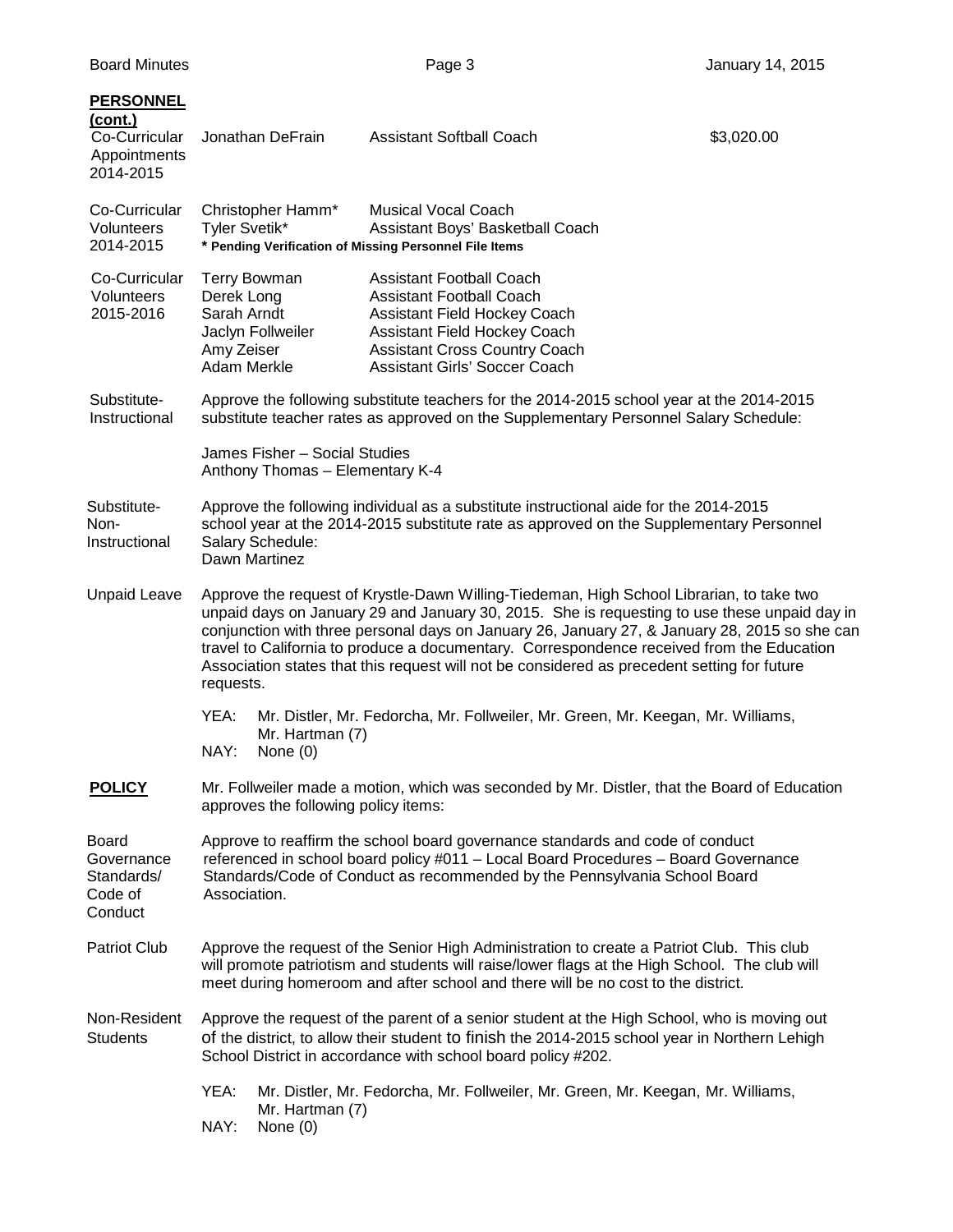### **CONFER-** Mr. Distler made a motion, which was seconded by Mr. Green, that the Board of Education **ENCES** approves the following conference: Bryan Geist –  $48<sup>th</sup>$  Pennsylvania State Athletic Directors Association Conference – March 17-20, 2015 – Hershey Lodge, Hershey, PA – Registration: \$225.00, Lodging: \$529.47 – Total Approximate Cost: \$754.47 – Funding: Athletic Department Budget YEA: Mr. Distler, Mr. Fedorcha, Mr. Follweiler, Mr. Green, Mr. Keegan, Mr. Williams, Mr. Hartman (7) NAY: None (0) **CURRIC-** Mr. Distler made a motion, which was seconded by Mr. Keegan, that the Board of Education **ULUM AND** approves the following curriculum and instruction item: **INSTRUC-TION** Approve the High School Program of Studies Book for 2015-2016 school year as presented High School and recommended by Administration. Program of<br>Studies Studies YEA: Mr. Distler, Mr. Fedorcha, Mr. Follweiler, Mr. Green, Mr. Keegan, Mr. Williams, 2015-2016 Mr. Hartman (7) Mr. Hartman (7) NAY: None (0) **NEW** Mr. Green made a motion, which was seconded by Mr. Fedorcha, that the Board of **BUSINESS** Education approves the following new business items: Education approves the following new business items: Emergency Approve changes to the Northern Lehigh School District Emergency Operations Plan as Operations presented. Plan Resolution **WHEREAS**, the role of locally elected school officials has served the for School Commonwealth of Pennsylvania and local communities in meeting the needs of public Board Director education since the passage of the Free School Act in 1834; and Recognition Month - **WHEREAS**, these local boards have discharged their responsibilities to public January 2015 education in a manner which has placed public education in the forefront of our educational systems; and **WHEREAS**, locally elected officials have distinguished themselves and their communities in this non-paid, volunteer public service commitment; and **WHEREAS**, the contributions of these men and women who serve on the Northern

Lehigh Board of School Directors:

Robin T. Distler Gary S. Fedorcha Raymond J. Follweiler, Jr. Mathias J. Green, Jr. Natalie J. Green Edward E. Hartman Robert J. Keegan, Jr. Donna M. Kulp Gregory S. Williams

should be recognized and appreciated by those who benefit from the workings of our public school system;

**NOW THEREFORE BE IT RESOLVED** that the Board of Directors of the Pennsylvania School Boards Association hereby proclaims the month of January as School Director Recognition Month in this commonwealth; and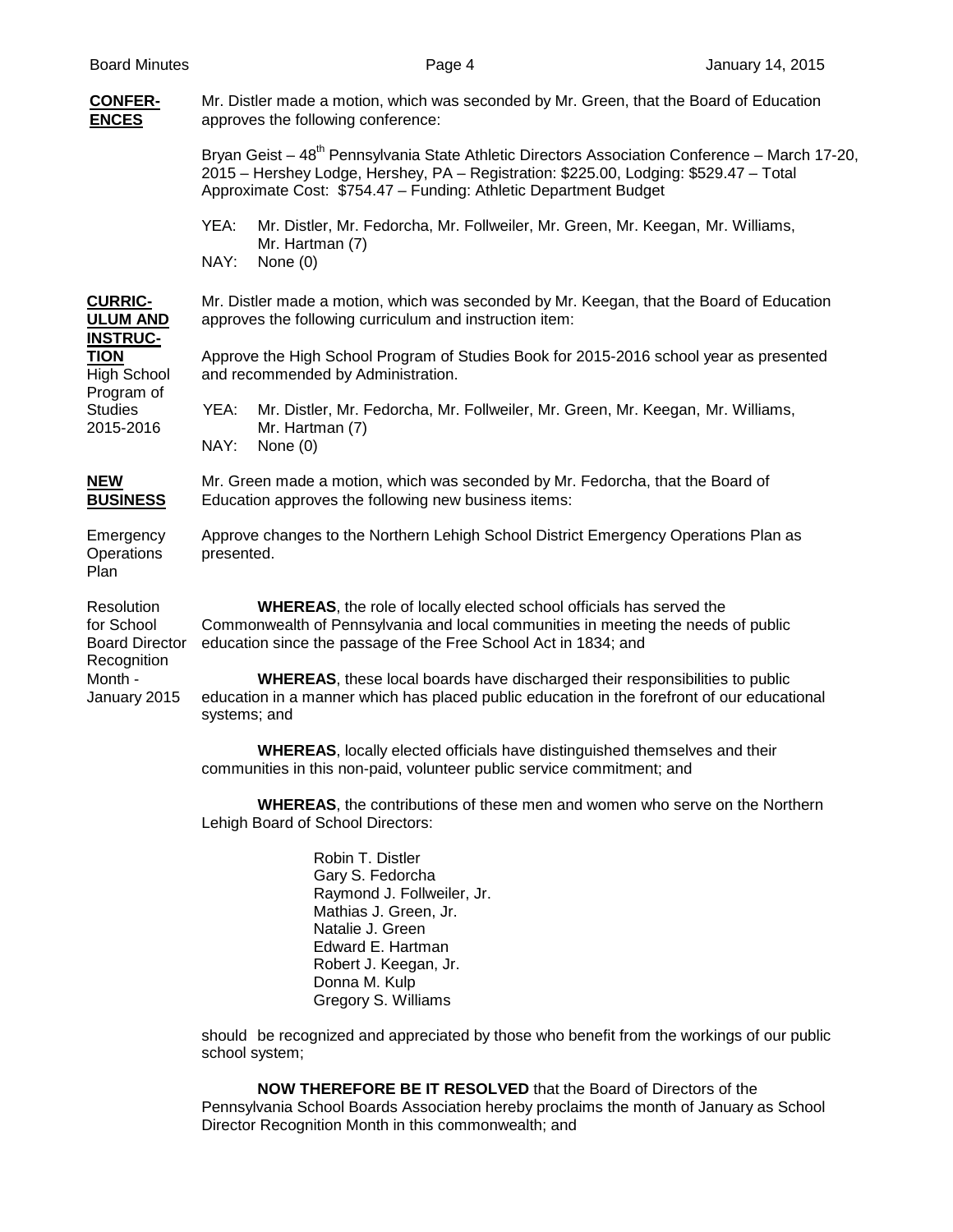| <b>NEW BUSI-</b><br><b>NESS</b><br>(cont.)                       | <b>FURTHER RESOLVE</b> that this proclamation be communicated to all school districts,<br>school officials and local communities in a planned program which brings visibility and<br>awareness of the role of locally elected school officials to the citizenry of this commonwealth. |  |  |  |  |
|------------------------------------------------------------------|---------------------------------------------------------------------------------------------------------------------------------------------------------------------------------------------------------------------------------------------------------------------------------------|--|--|--|--|
| <b>LCCC Real</b><br><b>Estate Pre-</b><br>Approval<br>Resolution | Approve the resolution from Lehigh Carbon Community College seeking school district<br>preapproval for the college to acquire real estate in accordance with section 2.2 of the<br>Rules, Regulations and Procedures for Lehigh Carbon Community College, as presented.               |  |  |  |  |
|                                                                  | YEA:<br>Mr. Distler, Mr. Fedorcha, Mr. Follweiler, Mr. Green, Mr. Keegan, Mr. Williams,<br>Mr. Hartman (7)<br>NAY:<br>None $(0)$                                                                                                                                                      |  |  |  |  |
| <b>FINANCIAL</b>                                                 | Mr. Fedorcha made a motion, which was seconded by Mr. Williams, that the Board of Education<br>approves the following financial items correcting item H to read and now on this $14^{\circ}$ day of<br>January:                                                                       |  |  |  |  |
| Financial<br>Reports                                             | General Fund Account month of November<br>NLMS Student Activities Account month of November<br>NLHS Student Activities and Scholarship Account month of November                                                                                                                      |  |  |  |  |
| List of<br><b>Bills</b>                                          | Approve the Following List of Bills:<br>General Fund months of December and January<br>Refreshment Stand month of December<br>Cafeteria Fund month of December                                                                                                                        |  |  |  |  |
| <b>PSBA</b><br><b>Policy Manual</b><br>Contract                  | Approve the contract with PSBA to merge the employee sections of the policy manual in order<br>to facilitate efficient identification of policies and streamline the policy review and updating<br>process. There is a one-time cost of \$1,500 for this service.                     |  |  |  |  |
| <b>Close Musical</b><br>Activities Acct.                         | Approve the request of the senior high school to close the Musical Activities account.<br>This account has a \$0.00 balance and has been dormant for the past five years.                                                                                                             |  |  |  |  |
| Per Capita<br>Abatements/<br>Exonerations                        | Approve abatement/exoneration requests of per capita taxes, for the residents that fall within<br>the guidelines, as presented.                                                                                                                                                       |  |  |  |  |
| Venture LLC<br>Delinquent<br><b>County Liens</b>                 | Authorize Administration to purchase the delinguent county tax liens for the property owned by<br>Venture LLC located on Route 873 in Slatington. This action would be taken to prevent the<br>property from being sold "free and clear" at the county upset sale.                    |  |  |  |  |
| <b>Buyback Pro-</b><br>gram Mac-<br>books                        | Authorize Administration to participate in a buyback program for one hundred thirty-three (133)<br>obsolete High School Science Department MacBooks in accordance with Policy 706.1.                                                                                                  |  |  |  |  |
| Act 1 Tax Levy<br>Resolution<br>2015-2016                        | <b>NORTHERN LEHIGH SCHOOL DISTRICT</b><br><b>BOARD OF DIRECTORS</b>                                                                                                                                                                                                                   |  |  |  |  |
|                                                                  | <b>RESOLUTION</b>                                                                                                                                                                                                                                                                     |  |  |  |  |
|                                                                  | <b>WHEREAS</b> , on June 27, 2006, the Pennsylvania legislature passed Act 1 of Special<br>Session 2006, entitled the "Taxpayer Relief Act" (hereinafter "Act 1");                                                                                                                    |  |  |  |  |

**WHEREAS,** Act 1 requires school districts to limit tax increases to the level set by an inflation index unless the tax increase is approved by voters in a referendum or the school district obtains from the Department of Education or a court of common pleas certain referendum exceptions;

**WHEREAS,** Act 1 does, however, allow a board of school directors to elect to adopt a resolution indicating that it will not raise the rate of any tax for the support of the public schools for the following fiscal year by more than its index, provided this resolution must be adopted no later than 110 days prior to the date of the election immediately preceding the upcoming fiscal year;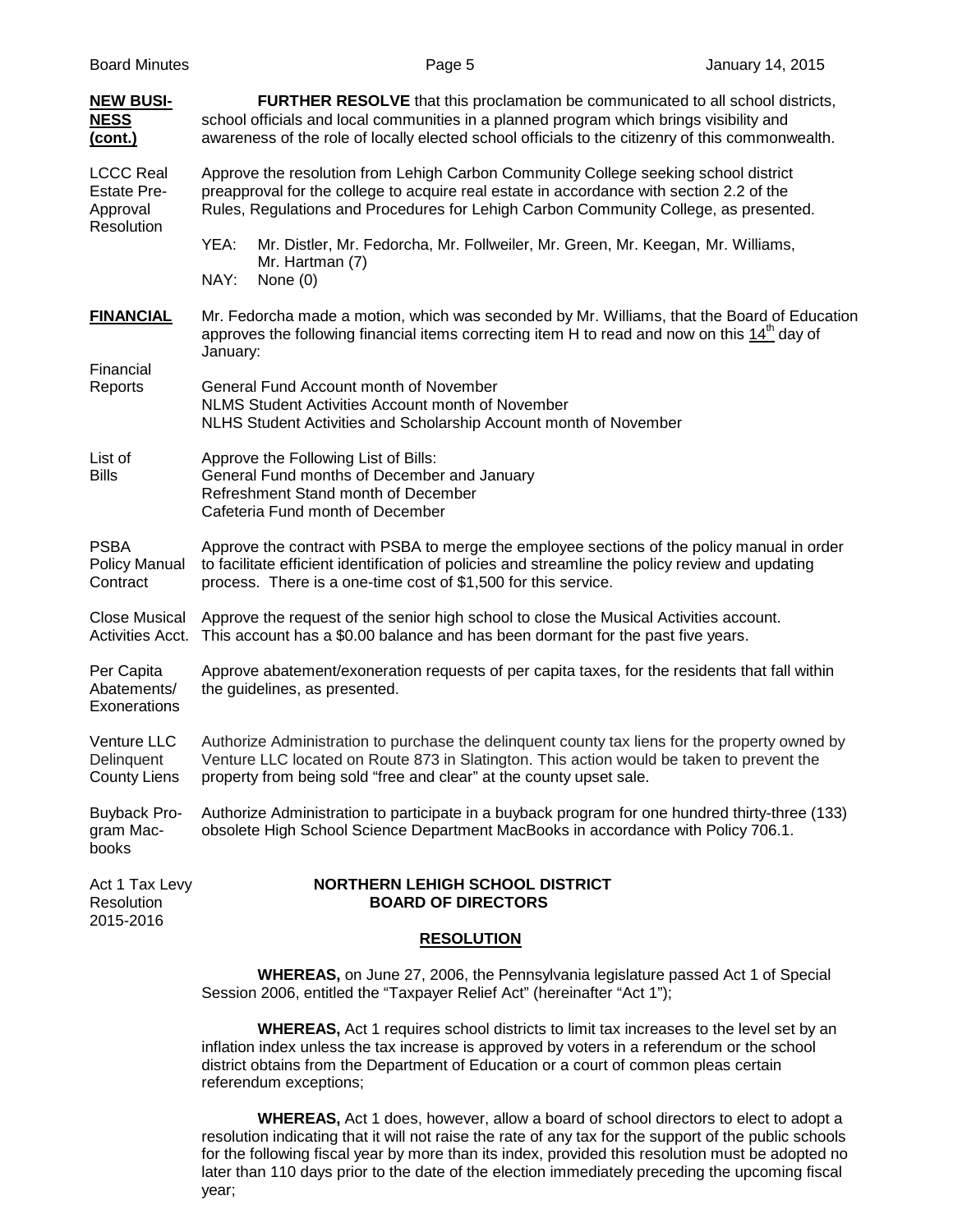## **FINANCIAL**

2.6%;

**(cont.) WHEREAS,** the Northern Lehigh School District index for the 2015-2016 fiscal year is

**WHEREAS,** the Northern Lehigh School District Board of Directors has made the decision that it shall not raise the rate of any tax for the support of the Northern Lehigh School District for the 2015-2016 fiscal year by more than its index.

**AND NOW,** on this 14th day of January, 2015, it is hereby **RESOLVED** by the Northern Lehigh School District (hereinafter "District") Board of Directors (hereinafter "Board") the following:

- 1. The Board certifies that it will not increase any school district tax for the 2015-2016 school year at a rate that exceeds the index as calculated by the Pennsylvania Department of Education.
- 2. The Board certifies that it will comply with the procedures set forth in Section 687, of the Pennsylvania Public School Code (hereinafter "School Code"), 24 P.S. §6- 687, for the adoption of its proposed and final budget.
- 3. The Board certifies that increasing any tax at a rate less than or equal to the index will be sufficient to balance its final budget of the 2015-2016 fiscal year.
- 4. The Administration of the District will submit the District's information on a proposed increase in the rate of a tax levied for the support of the District to the Pennsylvania Department of Education on the uniform form prepared by the Pennsylvania Department of Education no later than five days after the Board's adoption of this Resolution.
- 5. The Administration of the District will send a copy of this Resolution to the Pennsylvania Department of Education no later than five days after the Board's adoption of this Resolution.
- 6. The Board understands and agrees that by passing this Resolution it is not eligible to seek referendum exceptions under Section 333(f) of Act 1 and is not eligible to request approval from the voters through a referendum to increase a tax rate by more than the index as established for the 2015-2016 fiscal year.
- 7. Once this Resolution is passed, the Administration of the District is not required to comply with the preliminary budget requirements set forth in paragraphs (a) and (c) of Section 311 of Act 1. Provided, however:
	- (a) The Board understands and agrees that, upon receipt of the information submitted by the District as set forth in paragraphs 4 and 5 above, the Pennsylvania Department of Education shall compare the District's proposed percentage increase in the rate of the tax with the index.
	- (b) Within ten days of the receipt of this information, the Pennsylvania Department of Education shall inform the District whether its proposed tax rate increase is l less than or equal to the index.
	- (c) If the Pennsylvania Department of Education determines that the District's proposed increase in the rate of the District's tax exceeds the index, the District is subject to the preliminary budget requirements as set forth in paragraph (a) and (c) of Section 311 of Act 1.
- YEA: Mr. Distler, Mr. Fedorcha, Mr. Follweiler, Mr. Green, Mr. Keegan, Mr. Williams, Mr. Hartman (7)
- NAY: None (0)